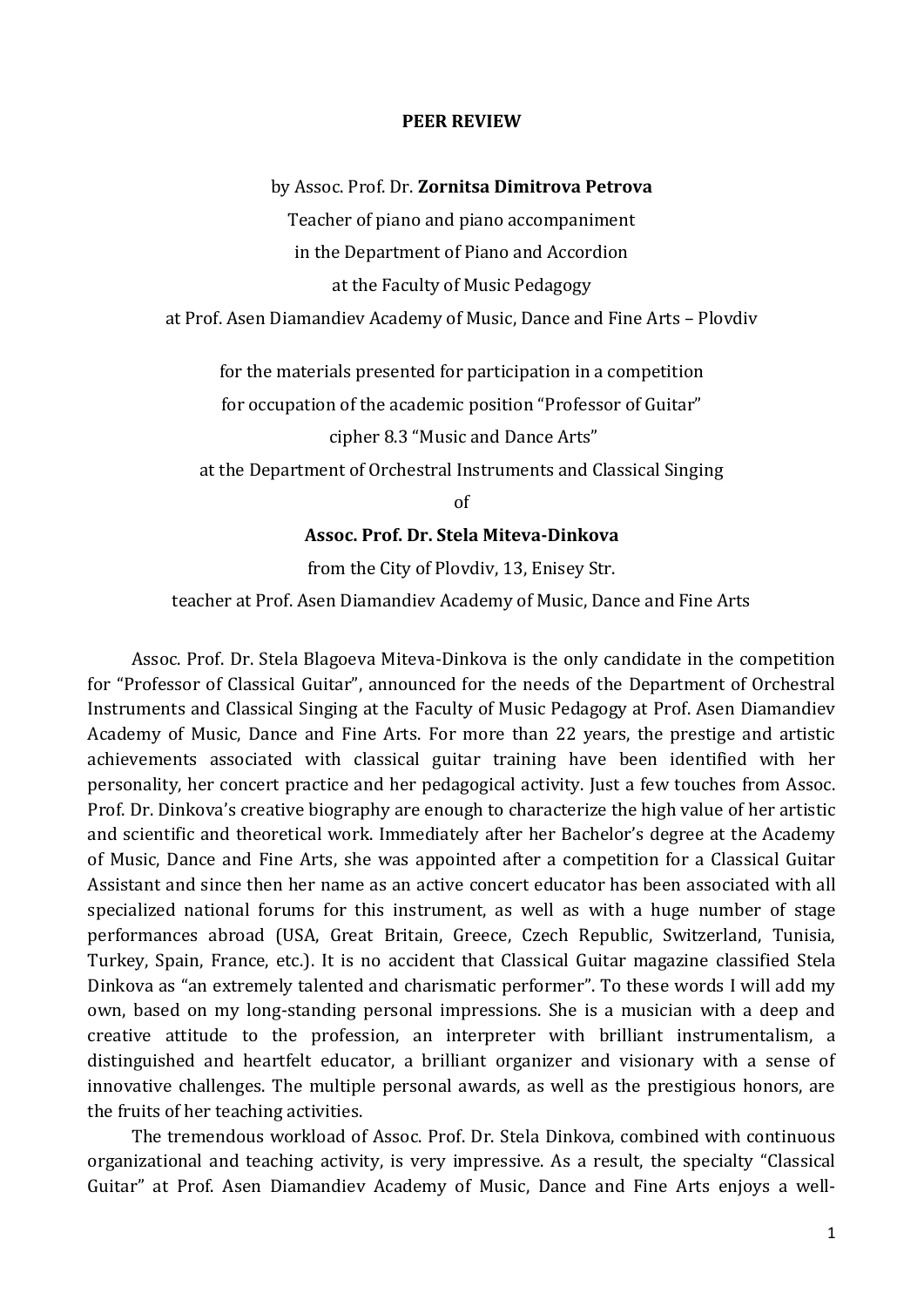deserved interest among young instrumentalists, prestige among the professional college and numerous competitive honors for her students.

With respect to the reference for meeting the minimum national requirements, it fully, truthfully, clearly and in detail reflects the impressive artistic and creative palette of Assoc. Prof. Dr. Stela Miteva-Dinkova, formed in the period from 2009 until 2019. A specific feature of the concerts applied as "leading creative events" is their grouping around significant unifying signs. In this way, instead of a creative expression of leading character, Assoc. Prof. Dr. Dinkova refers to a group of recitals, united and centered around a common artistic idea:

- 1. Recitals abroad 6 (six) pcs. (in Switzerland, Poland, Greece, USA, Greece and France). This vivid concert swing is highly respectable, but even more on the persistent goal of promoting Bulgarian guitar work, alongside world-class masterpieces for this instrument;
- 2. Chamber concerts for flute and guitar 3 (three) pcs.

They were implemented with Assoc. Prof. Dr. Borislav Yasenov in Kazanlak, Skopje and Plovdiv. In them, Assoc. Prof. Dr. Dinkova reveals the possibilities of the guitar to be an ensemble instrument, by applying a wide range of cyclical works for flute and guitar

- 3. Chamber concert with ensemble works for guitar, violin and clarinet. This recital deepens the idea of a guitar ensemble. In partnership with the great Bulgarian musicians – the violinist Yosif Radionov and the clarinetist Rosen Idealov, Stela Dinkova successfully realized the Bulgarian premieres of Trio Op. 16 by J. Kreuzer and Quartet Pp. 8 by F. Gragnani (03.04.2014, Kyustendil).
- 4. Concert for guitar and orchestra performance of "Fantasía Para Un Gentilhombre" by Joaquin Rodrigo in Kyustendil (at the Acad. Marin Goleminov 16th International Classical Guitar Competition) and in Plovdiv in 2012. The orchestra accompaniment was presented in the form of piano extract. Stela Dinkova's partner was the pianist Evgeniya Tagareva. This work exemplifies the exceptional capabilities of the classical guitar for instrumental virtuosity and range, equivalent to all other solo instruments.
- 5. Concert for two guitars and orchestra: In 2015, a new arrangement for two guitars with orchestration by Petar Radevski of A. Vivaldi's iconic work "Four Seasons" was presented in a program of the Blagoevgrad Chamber Orchestra. In this concert Stela Dinkova appeared with her colleague from Macedonia – the guitarist Darko Bageski.
- 6. Concert for three guitars and orchestra on 01.12.2016 in Pleven (as part of the Third International Guitar Festival) Assoc. Prof. Dr. Dinkova performed "Fantasia Concertante" by Rosen Balkanski in partnership with Georgi Vasilev and Boyan Doychev. In this guitar trio she plays bright and completely equal to one of the "luminaries of the world guitar", such as the teacher from Switzerland – Georgi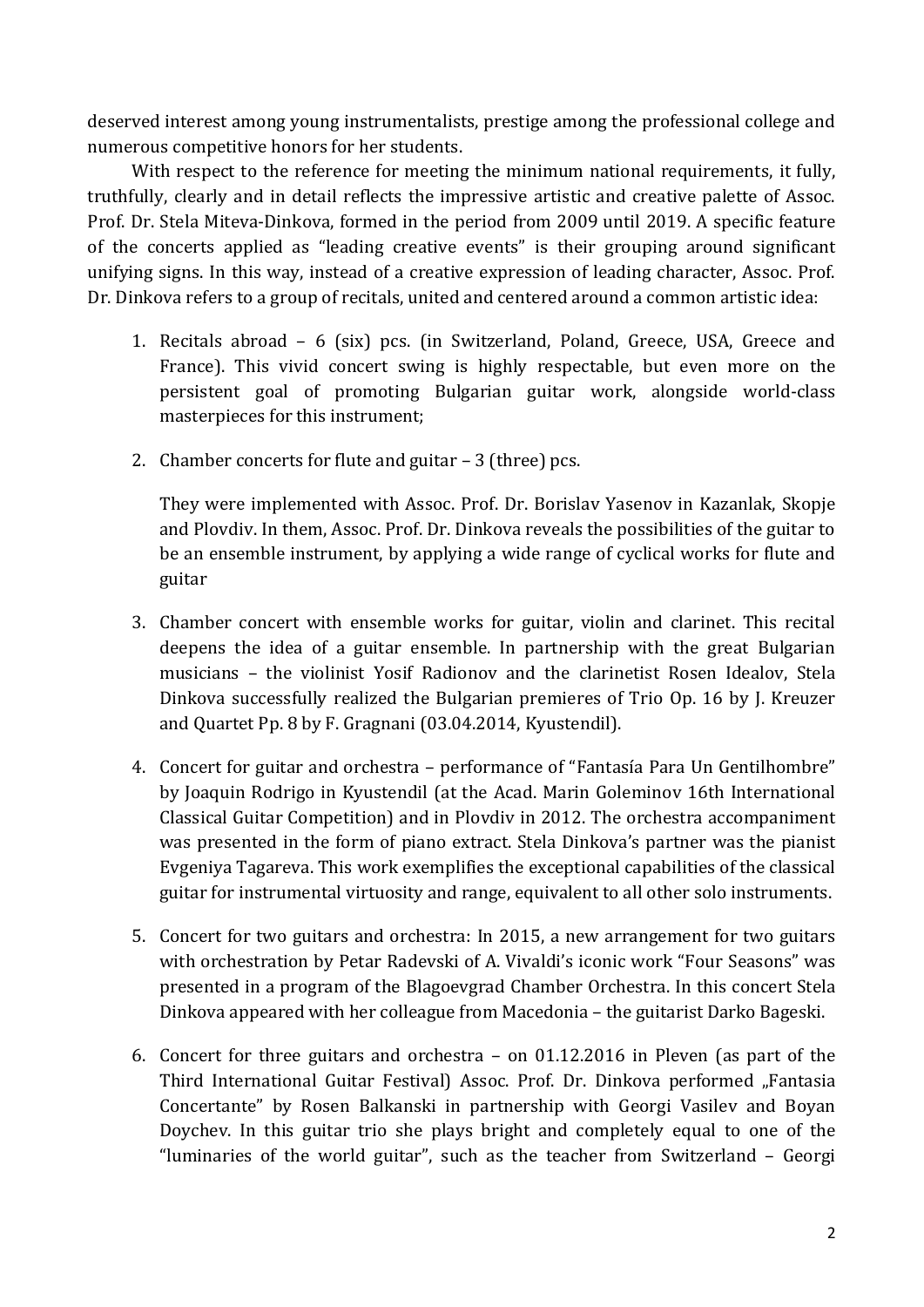Vasilev. In this case, guitarists of different generations are united in presenting one of the most virtuoso Bulgarian works for a guitar ensemble.

After everything applied under the Group C indicators, the conclusion is associated with an extremely rich, diverse and permanent concert activity – an activity of indisputable contribution and merit:

- to the guitar instrument, the high qualities of which are deservedly promoted;
- to the Bulgarian composer guitar school;
- to the Bulgarian guitar community, which in the person of Stela Dinkova has a brilliant organizer and enthusiastic style and ensemble performer;
- to audiences in Bulgarian and abroad, who have access to highly artistic designs created for this instrument in different eras, styles and genres.

These conclusions are supported by the numerous peer reviews accompanying the reference.

The concert activity of supporting character is presented in an identical way. It highlights intriguing ensemble configurations:

- voice and guitar (together with the soprano Prof. Toni Shekerdzhieva-Novak);
- $\overline{\phantom{0}}$ piano and guitar (together with Prof. Dr. Romeo Smilkov);
- two guitars (together with Georgi Vasilev, Kostadin Dinkov, Rosen Balkanski);
- $\overline{\phantom{0}}$ violin and guitar (together with Prof. Al. Spirov);
- guitar quartet (together with Tsvetan Andreev, Nikolay Mihaylov and Boyan Doychev);
	- Academica Guitar Ensemble under the direction of Assoc. Prof. Dr. Dinkova.

The following is also evident: under Group D indicators, programs under numerous prestigious concerts and festivals implemented in Bulgaria and abroad.

Also important in this section of the Reference is the book on the basis of defended dissertation work on the topic: "Theoretical and Performing Aspects of Guitar and Orchestra Concerts by Joaquin Rodrigo (Concierto de Aranjuez, Fantasía Para un Gentilhombre, Concierto Para Una Fiesta)" published in 2019. Along with the subsequent 9 articles published in Bulgarian and international scientific publications, the book reveals another side of Stela Dinkova's professional experience – her affinity for original scientific development. A musician with rich theoretical knowledge, she discovers her own "niches" for scientific inquiry, which she approaches with her extensive performing experience. Thus, what she writes has considerable cognitive utility and practical applicability.

Under Group E indicators, the following has been noted: 11 peer reviews in the academic edition "Art Spectrum", "Musical Horizons" magazine, "Classical Guitar" magazine and others. In addition, Assoc. Prof. Dr. Stela Dinkova is a participant in two and the head of 7 national projects, has published 2 university teaching aids and has conducted 16 master classes in Bulgaria, Macedonia, Poland, and Greece.

In conclusion, having become acquainted in detail with the entire activity of Assoc. Prof. Dr. Stela Miteva-Dinkova, I am fully convinced that the minimum point system of state requirements is too "narrow" for her rich artistic, scientific and pedagogical activity. Therefore, I make a fully deserved proposal to the distinguished Scientific Jury, and through it